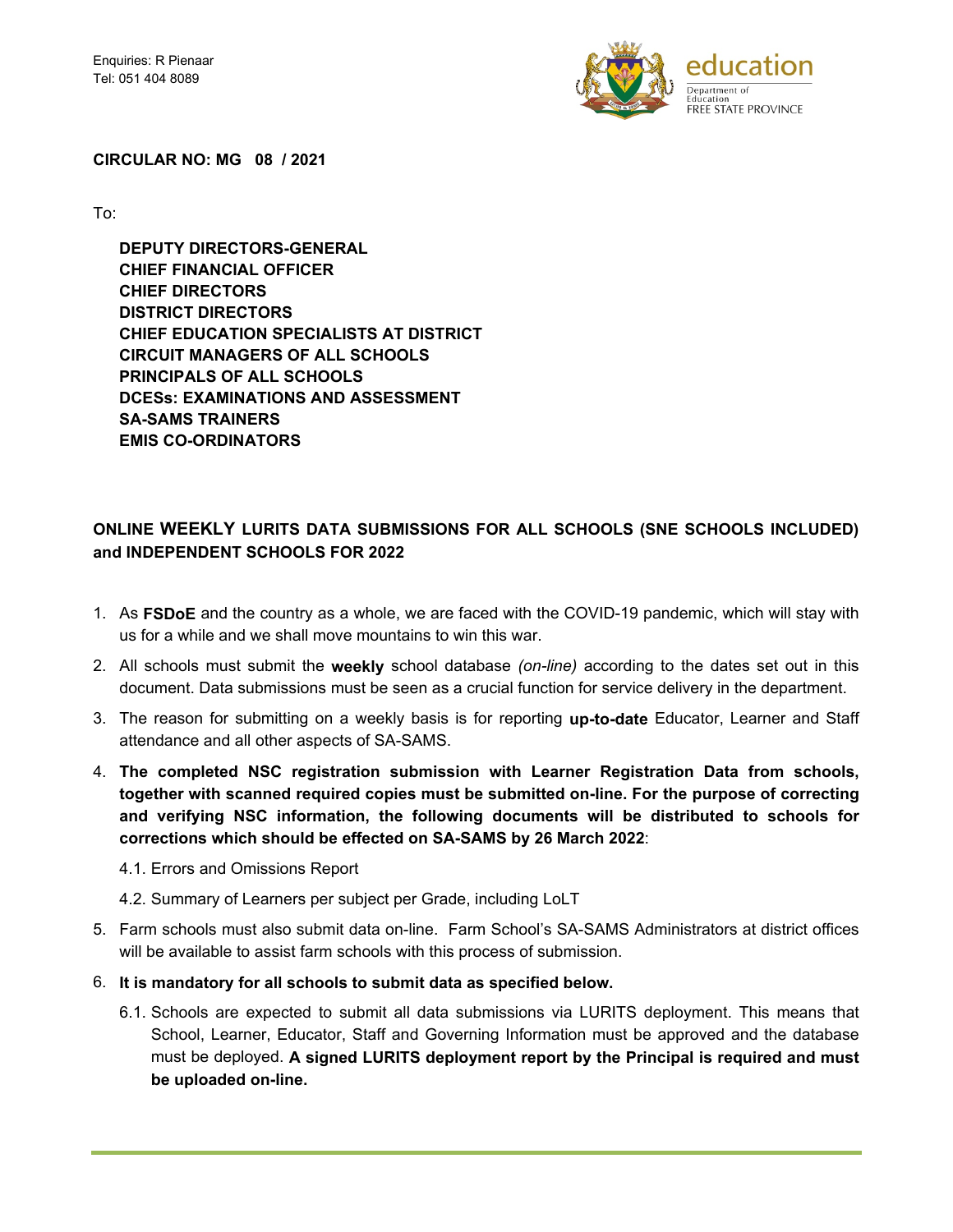- 6.2. When submitting through the Errors and Omissions tool (make sure that you have the latest version for the purpose), and you need to make sure that you have corrected and completed your school information to prevent the submission from blocking your submission. Validation process of Errors and Omissions is implemented with the following issues:
	- 6.2.1. Learners with no subjects assigned
	- 6.2.2. Learners with no Maths subject assigned
	- 6.2.3. Learners with both Maths and Maths Literary / Technical Maths
	- 6.2.4. Learner attendance not completed
	- 6.2.5. Educator attendance not completed
	- 6.2.6. Staff Attendance not completed
	- 6.2.7. Learner End-Year Promotions Not Processed
- 7. Schools are expected to run the Feedback Files as and when they receive them to update school information and to ensure that all learners are allocated permanent LURITS numbers.
	- 7.1. It is the responsibility of the school to check for new feedback files obtained from the EMIS Portal on a weekly basis.
	- 7.2. A school must have a Username (EMIS Number) and Password to access the feedback files from the EMIS Portal. If the school has forgotten their password, it must be requested from the EMIS Portal. A link will be provided and sent to the school's email address (as on SA-SAMS) to reset the password.
	- 7.3. It is the objective of the Department of Education to uniquely identify each learner in the Republic of South Africa and for this reason, future learners without LURITS Numbers and ID numbers may not be counted by the system and will not form part of learner numbers at schools.
- 8. **When schools do not have internet connection for submission they should ensure they have a LURITS deployed database as well as a signed digital LURITS deployment report on a CD/ USB memory stick in order for EMIS officials to submit on their behalf. Without this schools will not be serviced in Districts and Head Office.**

### 9. **Please Note:**

- 9.1. Remember to always install/run the latest SA-SAMS Patch as provided by the FSDoE from the EMIS Portal: *http://www.fsdoe.fs.gov.za/EMISPortal/SAMS.aspx*.
- 9.2. The **28 January 2022 submission** is also the **10th School Day Statistics** for all Schools.
- 9.3. The **25 February 2022 submission** will be used strictly for NSC Exam Registration (Grade 10,11 and 12) and/or Subject Registration of Gr 1 to Gr 9. The information provided by schools will influence service delivery to schools and should be 100% correct and signed off by the Principal.
- 9.4. Corrected and verified learner and subject data to be used for Subject Registration & NSC should be submitted on the **17 March 2022 submission**.
- 9.5. Considering that it is mandatory for all schools to report on learner progress, it is required that a submission *(on-line)* containing Term Marks must be received on the first Friday of the following term except for the fourth term, which should be submitted before or on the last school day for educators.
	- 9.5.1. Term mark and exam marks for the 1st quarter must be submitted on **8 April 2022**.
	- 9.5.2. Term mark and exam marks for the 2nd quarter must be submitted on **22 July 2022**.
	- 9.5.3. Term mark and exam marks for the 3rd quarter must be submitted on **14 October 2022**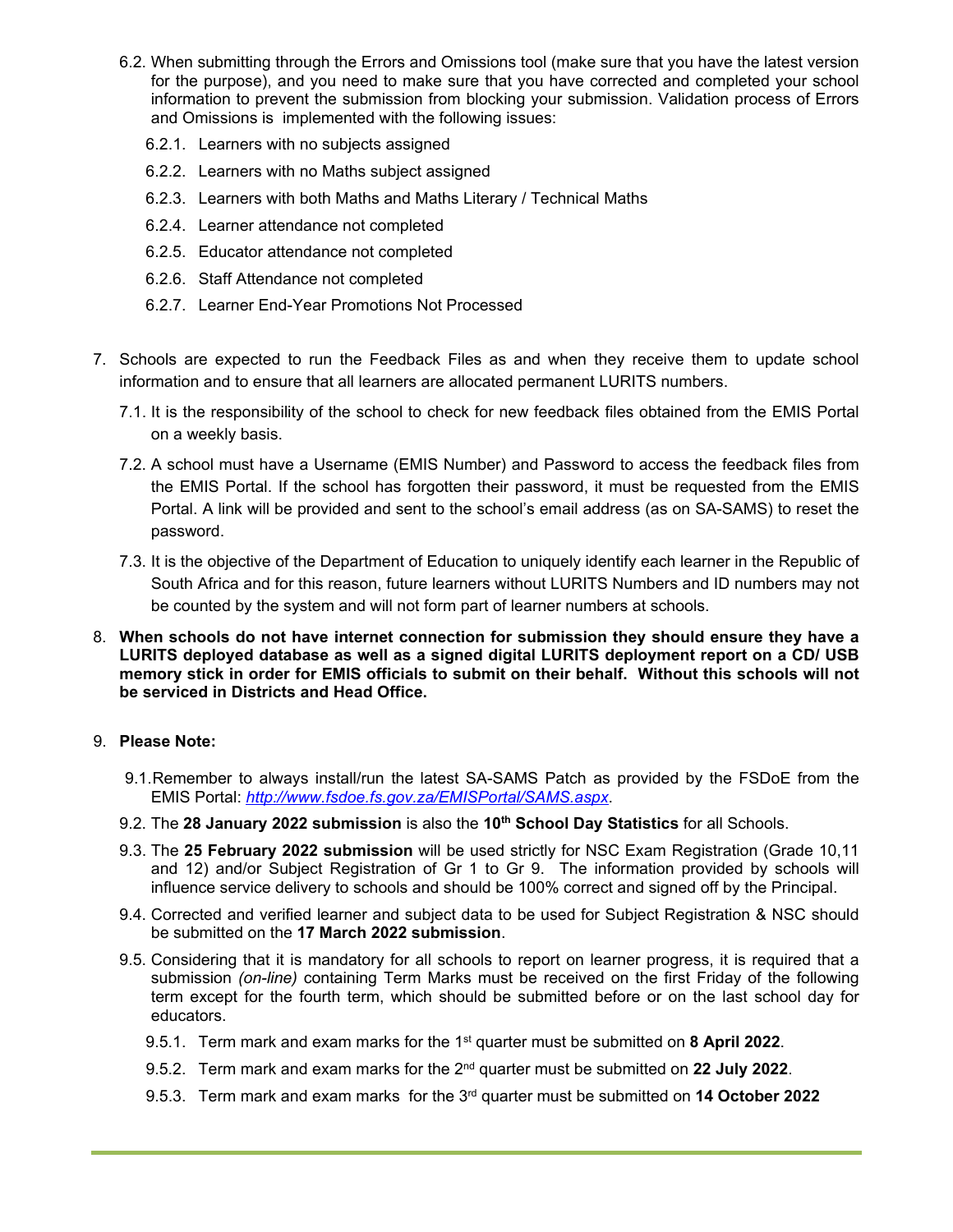9.5.4. Final 4th term mark must be submitted before or on the last school day for educators, **14 December 2022 (The Year End Promotions must be on this submission)**.

Principals not adhering to these dates will be held accountable.

9.6. It is a national requirement that FSDoE must submit LURITS data quarterly to the Department of Basic Education (DBE). The first submission will be for registering new learners on the LURITS System on **21 January 2022**. The **8 April 2022**, **22 July 2022** and **14 October 2022**, will be for updating and maintaining LURITS data.

### 10. **Good data management practice**

- 10.1. It is the responsibility of the principal to verify the correctness of the SA-SAMS Data. This can be done by ensuring that the SA-SAMS registers on the day of the submission corresponds with learner headcount on that day. The FSDoE and the Department of Basic Education (DBE) are more than ever serious about qualifying the data submitted by schools, and to this effect schools should expect more Data Quality Audits and none compliance will be dealt with accordingly.
- 10.2. It is the responsibility of the principal to ensure that the requested data reach the FSDoE on time.
- 10.3. As part of your **IT policy**, please make **regular backups** of your SA-SAMS database and store them away from your computer.
- 10.4. The data of every learner is used to determine critical education matters, for example the number of workbooks to be supplied to schools, number of question papers for Common Quarterly Tests printed and delivered to school in the language of learning and teaching per learner, staff establishment, school budget and many more.

### 11. **The dates for submitting your LURITS Data:**

| Database period   | Submission date                   |                |
|-------------------|-----------------------------------|----------------|
| January 2022      |                                   |                |
|                   | <b>Week 1: 21 January 2022</b>    |                |
|                   | <b>Week 2: 28 January 2022</b>    |                |
| February 2022     |                                   |                |
|                   | <b>Week 1: 04 February 2022</b>   |                |
|                   | <b>Week 2: 11 February 2022</b>   | Term 1:        |
|                   | <b>Week 3: 18 February 2022</b>   | 48 School days |
|                   | <b>Week 4: 25 February 2022</b>   |                |
| <b>March 2022</b> |                                   |                |
|                   | <b>Week 1: 04 March 2022</b>      |                |
|                   | <b>Week 2: 11 March 2022</b>      |                |
|                   | <b>Week 7: 17 March 2022</b>      |                |
| <b>April 2022</b> |                                   |                |
|                   | Week 1: 08 April 2022 (Term marks |                |
|                   | and exam marks)                   | Term 2:        |
|                   | <b>Week 2: 14 April 2022</b>      |                |

**11.1. The submission of data after Sunday 12:00 will not be uploaded for use on the next Monday reports for outstanding databases.**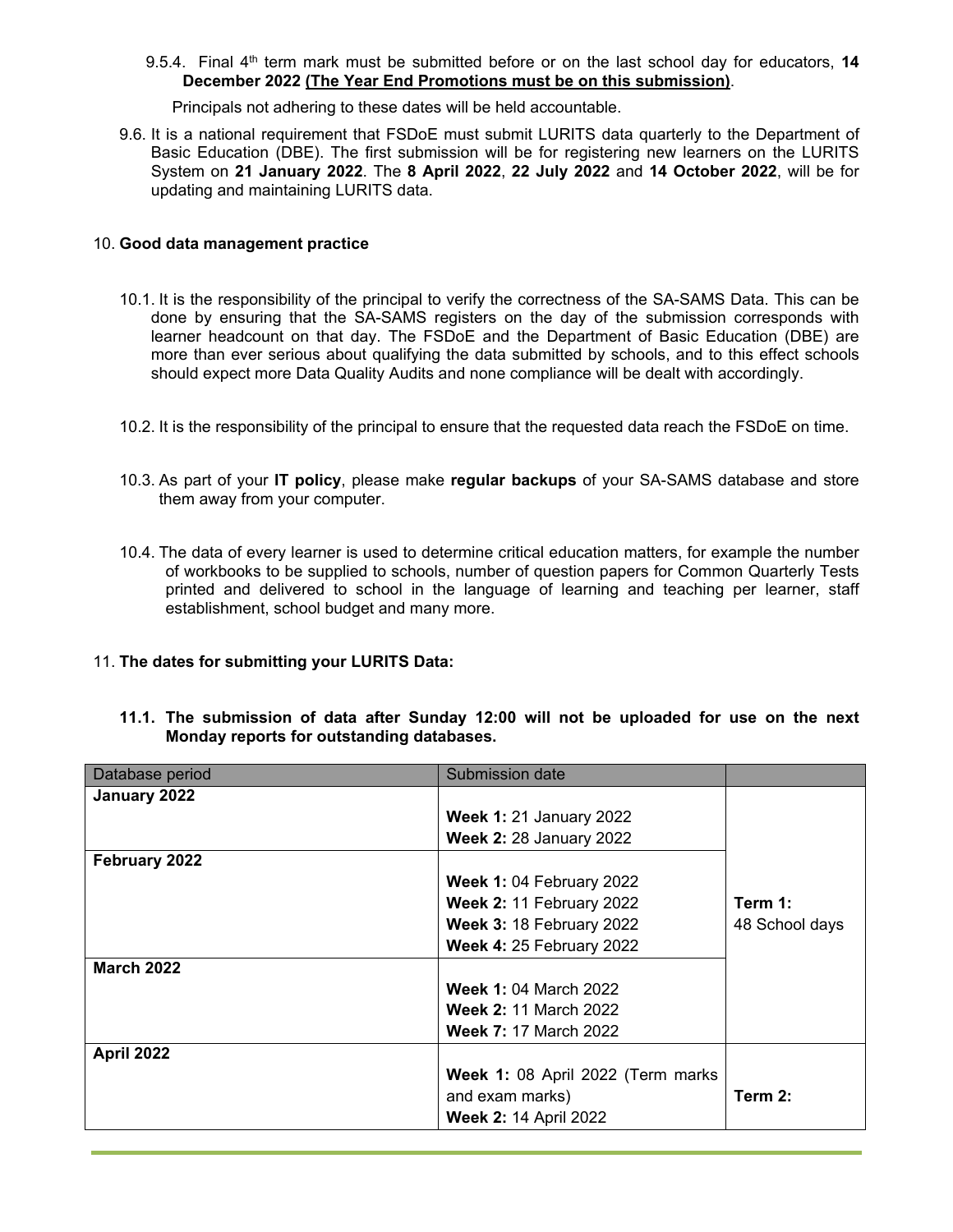|                  | <b>Week 3: 22 April 2022</b> | 53 School days |
|------------------|------------------------------|----------------|
|                  | <b>Week 4: 29 April 2022</b> |                |
| <b>May 2022</b>  |                              |                |
|                  | <b>Week 1: 06 May 2022</b>   |                |
|                  | Week 2: 13 May 2022          |                |
|                  | Week 3: 20 May 2022          |                |
|                  | Week 4: 27 May 2022          |                |
| <b>June 2022</b> |                              |                |
|                  | <b>Week 1: 03 June 2022</b>  |                |
|                  | <b>Week 2: 10 June 2022</b>  |                |
|                  | <b>Week 3: 15 June 2022</b>  |                |
|                  | <b>Week 4: 24 June 2022</b>  |                |

| Database period                                | Submission date                                                                                                                                                                                                                                                                                                                                                                               |                           |
|------------------------------------------------|-----------------------------------------------------------------------------------------------------------------------------------------------------------------------------------------------------------------------------------------------------------------------------------------------------------------------------------------------------------------------------------------------|---------------------------|
| <b>July 2022</b>                               | Week 1: 22 July 2022 (Term marks<br>and exam marks)<br>Week 2: 29 July 2022                                                                                                                                                                                                                                                                                                                   |                           |
| August 2022                                    | <b>Week 1: 05 August 2022</b><br><b>Week 2: 12 August 2022</b><br><b>Week 3: 19 August 2022</b><br><b>Week 4: 26 August 2022</b>                                                                                                                                                                                                                                                              | Term 3:<br>52 School days |
| September 2022                                 | Week 1: 02 September 2022<br>Week 2: 09 September 2022<br>Week 3: 16 September 2022<br>Week 4: 23 September 2022<br>Week 5: 30 September 2022                                                                                                                                                                                                                                                 |                           |
| October 2022<br>November 2022<br>December 2022 | Week 1: 14 October 2022 (Term<br>marks and exam marks)<br><b>Week 2: 21 October 2022</b><br><b>Week 3: 28 October 2022</b><br><b>Week 1: 04 November 2022</b><br><b>Week 2: 11 November 2022</b><br><b>Week 3: 18 November 2022</b><br><b>Week 4: 25 November 2022</b><br><b>Week 1: 02 December 2022</b><br><b>Week 2: 09 December 2022</b><br>Week 3: 14 December 2022(Final<br><b>Mark</b> | Term 4:<br>47 School days |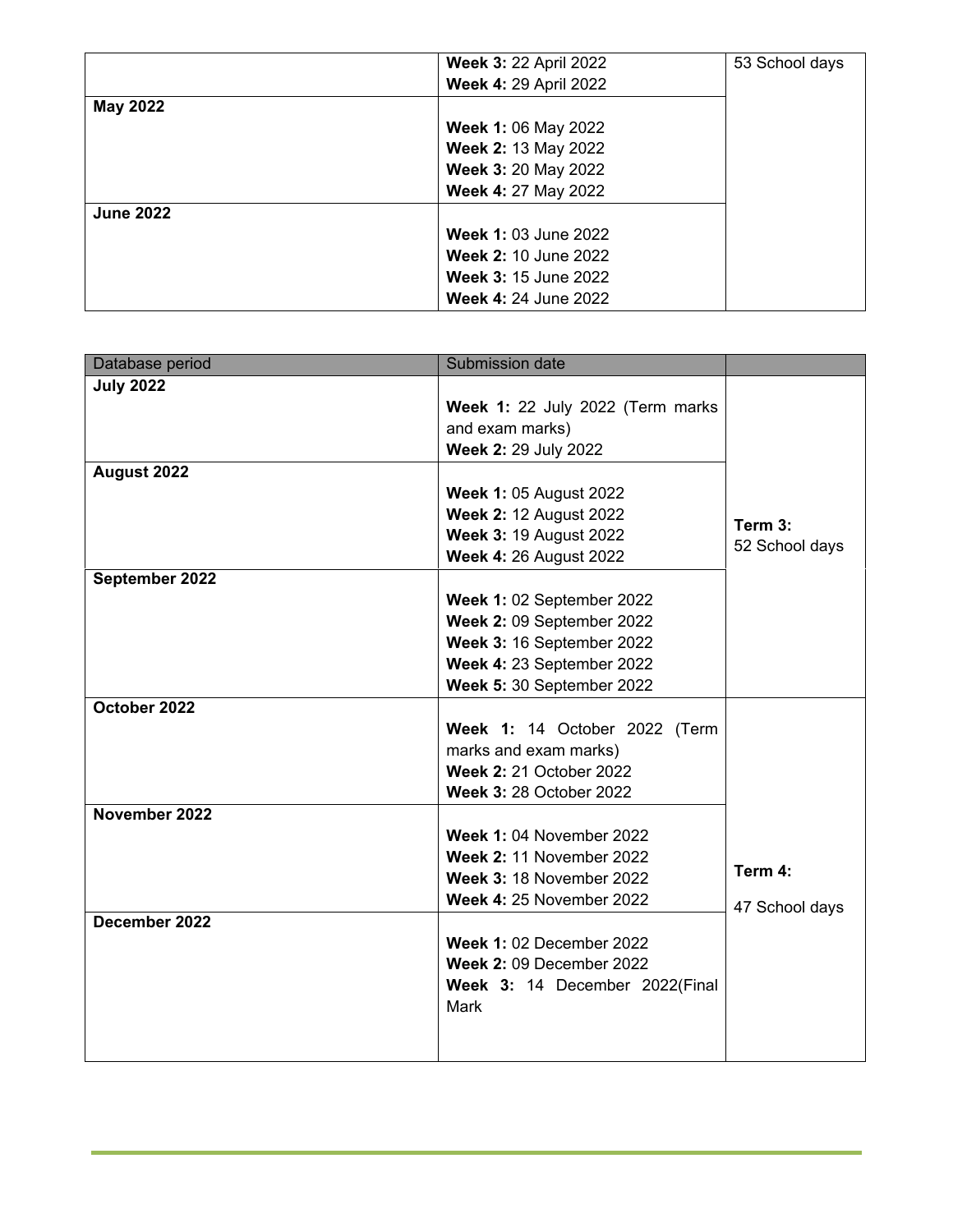# **ONLINE WEEKLY LURITS DATA SUBMISSION**  with the **SA-SAMS Errors, Omissions & Submission Utility**

### **Step 1** *(Download & Install)*

Download & Install the latest version of *Errors, Omissions & Submissions* from the *Utilities Page* of the *EMIS School Portal*: http://www.fsdoe.fs.gov.za/EMISPortal/Utilities.aspx

| education<br>Department of<br>Education<br><b>FREE STATE PROVINCE</b> |                                       | <b>FSDOE EMIS</b><br><b>SCHOOL PORTAL</b> |                        |  |
|-----------------------------------------------------------------------|---------------------------------------|-------------------------------------------|------------------------|--|
| <b>Utilities</b><br>Home<br><b>Circulars</b>                          | <b>SA-SAMS Help</b><br><b>Reports</b> | <b>What is This?</b>                      |                        |  |
| <b>TOOLS &amp; UTILITIES</b>                                          |                                       |                                           |                        |  |
|                                                                       |                                       |                                           |                        |  |
| Errors, Omissions and Submissions Utility (v3.0.0)                    |                                       |                                           | 13/02/2015<br>28.10 MB |  |

**Step 2** *(Open the Program)* 



| SA-SAMS Data Errors, Omissions & Submissions                                                                       |               |
|--------------------------------------------------------------------------------------------------------------------|---------------|
| File<br>Help<br>Errors & Omissions Online Database Submission                                                      |               |
| <b>Submission Information</b><br>Data Year:<br>Submi sion:<br>$\overline{\phantom{a}}$<br>$\overline{\phantom{a}}$ | <b>SUBMIT</b> |
| Submission Files - No Need to ZIP (Un-Complessed Files Required)                                                   |               |
| Getting Submissi on Information                                                                                    |               |
|                                                                                                                    |               |

*Click on the "Online Database Submission" tab*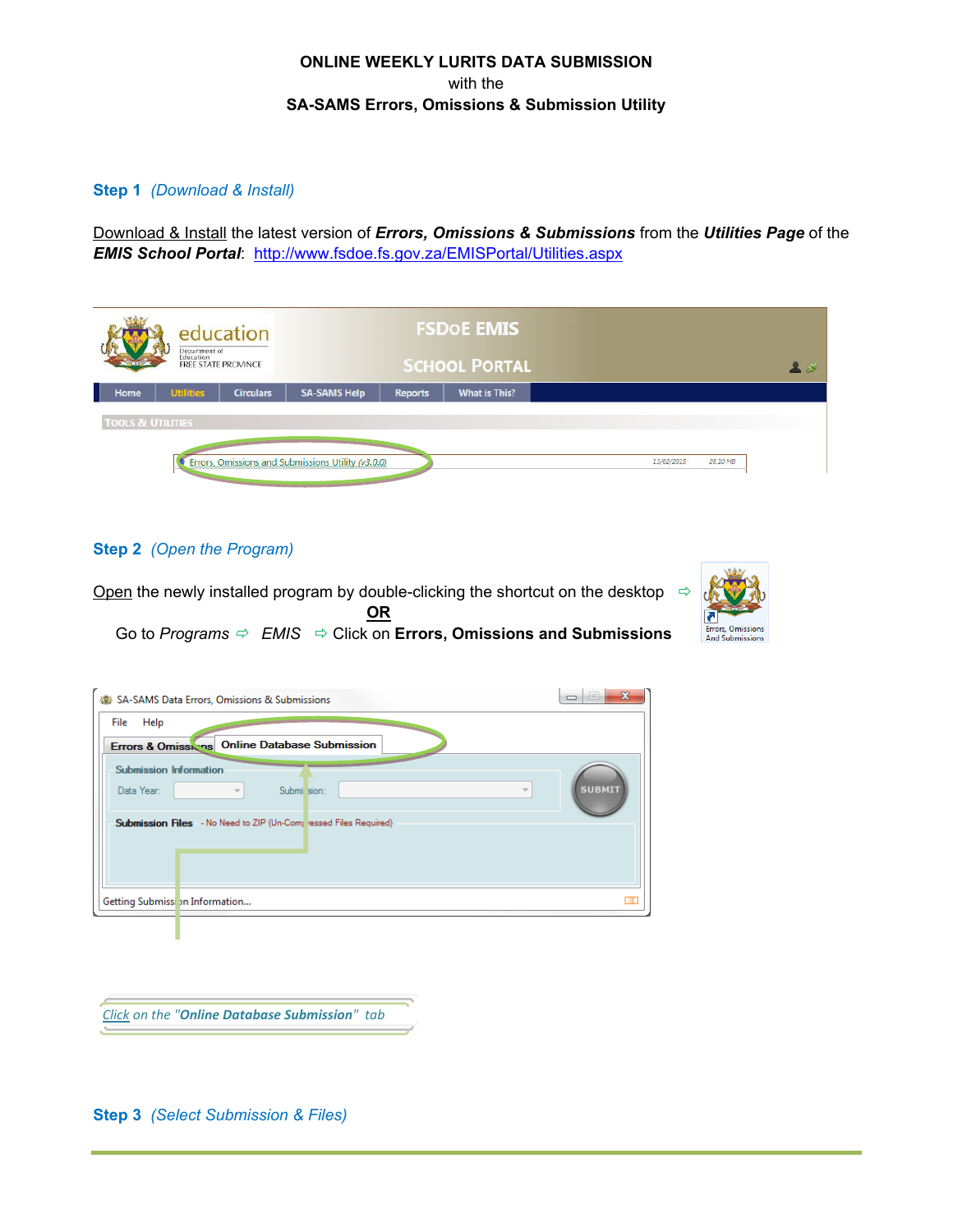After the submission details have been loaded, you will be able to select the correct *Submission Year*, *Date & Browse for the required Submission Files*.

| SA-SAMS Data Errors, Omissions & Submissions - v3.5.9                                                                                                                                                                                                                                        | $\mathbf x$<br>-                                                                  |
|----------------------------------------------------------------------------------------------------------------------------------------------------------------------------------------------------------------------------------------------------------------------------------------------|-----------------------------------------------------------------------------------|
| Help<br>File                                                                                                                                                                                                                                                                                 |                                                                                   |
| <b>Online Database Submission</b><br><b>Errors &amp; Omissions</b>                                                                                                                                                                                                                           |                                                                                   |
| <b>Submission Information</b><br>32 - September 04<br>2020<br>Data Year:<br>Submission:                                                                                                                                                                                                      | <b>SUBMIT</b>                                                                     |
| <b>Submission Files</b>                                                                                                                                                                                                                                                                      |                                                                                   |
| Deployed SAMS Database                                                                                                                                                                                                                                                                       | C:\ExportData\LuritsData\440300000-14-Aug-2020 12-41-39 PM\SCHOO<br><b>Browse</b> |
| C:\Users\v.anett\Downloads\SCHOOL.pdf<br><b>LURITS Deployment Report</b><br>Ready                                                                                                                                                                                                            | <b>Browse</b>                                                                     |
| The Latest LURITS Deployed Database on the PC will                                                                                                                                                                                                                                           | After browsing for all the files required for the                                 |
| automatically be selected by default. If this is not the desired<br>database simply click on <b>Browse</b> , if you have already                                                                                                                                                             | submission, the Submit button will activate.                                      |
| Deployed your LURITS Database through SA-SAMS, then                                                                                                                                                                                                                                          | Also browse for the scanned/photo document/picture                                |
| <b>NOTE:</b>                                                                                                                                                                                                                                                                                 |                                                                                   |
| The Deployed LURITS Database box will only accept Microsoft Access files - .MDB<br>(ZIP FILES ARE NOT USED, THE UTILITY AUTOMATICALLY COMPRESSES YOUR SUBMISSION DATA)<br>All other required electronic files e.g. Lurits Deployment will accept PNG, JPG, TIFF, TIF, GIF, BMP or PDF files. |                                                                                   |

*Remember to Scan/Save the Required Submission Documents before trying to submit.*

# **3 Basic Options for Getting Electronic Copies of Documents**

Print document from SA-SAMS or Other Sources & make sure it is Signed by the Principal and/or SMGD where necessary.

#### **1. Scan**

- o Scanning creates an electronic version of a hard‐copy document, which you can store as a backup of your files.
- o A school can print the LURITS deployment document from SA‐SAMS and then scan the signed document. This scanned document can then be used when doing your electronic data submission.
- o Read more : http://www.ehow.com/how\_2006155\_scan‐document‐printer.html

#### **2. Fax to e‐mail**

- o Fax document to school's fax number that links to the schools email address.
- $\circ$  Free services are available example: http://www.faxtoemail.co.za/ where you can register and access fax to email options.
- o You can fax the signed version of the printed report document to the school email. Save document from e‐mail to a folder on your computer, where it will be easily accessible when you browse for submission documents.

#### **3. Photographed**

o A school can also take a clear image of the printed and signed document e.g. LURITS Deployment Report using digital camera/cell phone.